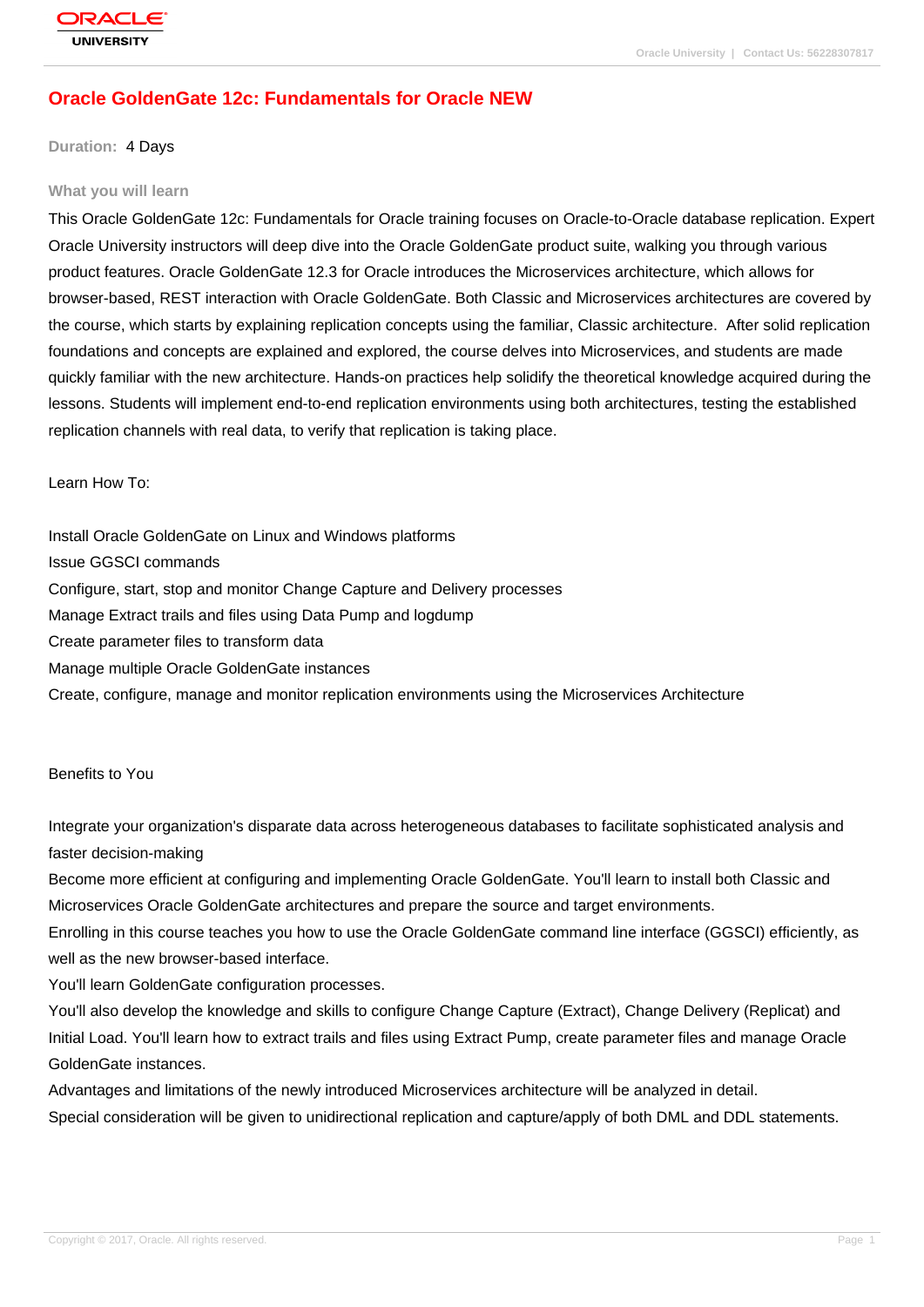#### Explore New Features in 12.3

Features new to 12c, such as Parallel Replicat, and support for Database Sharding are highlighted along the way. This course is based on Oracle GoldenGate version 12.3.0.1. Please note that the labs are done in Linux.

#### **Audience**

Configuration Consultant Data Warehouse Administrator Data Warehouse Analyst Data Warehouse Developer Database Administrators Database Designers System Integrator Technical Consultant

#### **Related Training**

#### Required Prerequisites

Familiarity with Oracle Database and basic SQL using SQL\*Plus

Familiarity with editing Linux text files using gedit or vi

Suggested Prerequisites Familiarity with basic encryption techniques

#### **Course Objectives**

Configure, start, stop, and monitor Change Capture (Extract), Change Delivery (Replicat), and Initial Load using the Classic architecture

Configure, start, stop, and monitor Change Capture (Extract), and Change Delivery (Replicat) using the Microservices architecture

Filter, map, transform and encrypt in-transit data

Design replication solutions using Oracle GoldenGate products and environments

Install Oracle GoldenGate and prepare the source and target database for replication (assumes an Oracle-to-Oracle environment)

Learn and make use of GGSCI commands

Use the browser-based interface to configure and manage replication occurring within a Microservices architecture

Manage Extract trails and files using utilities such as logdump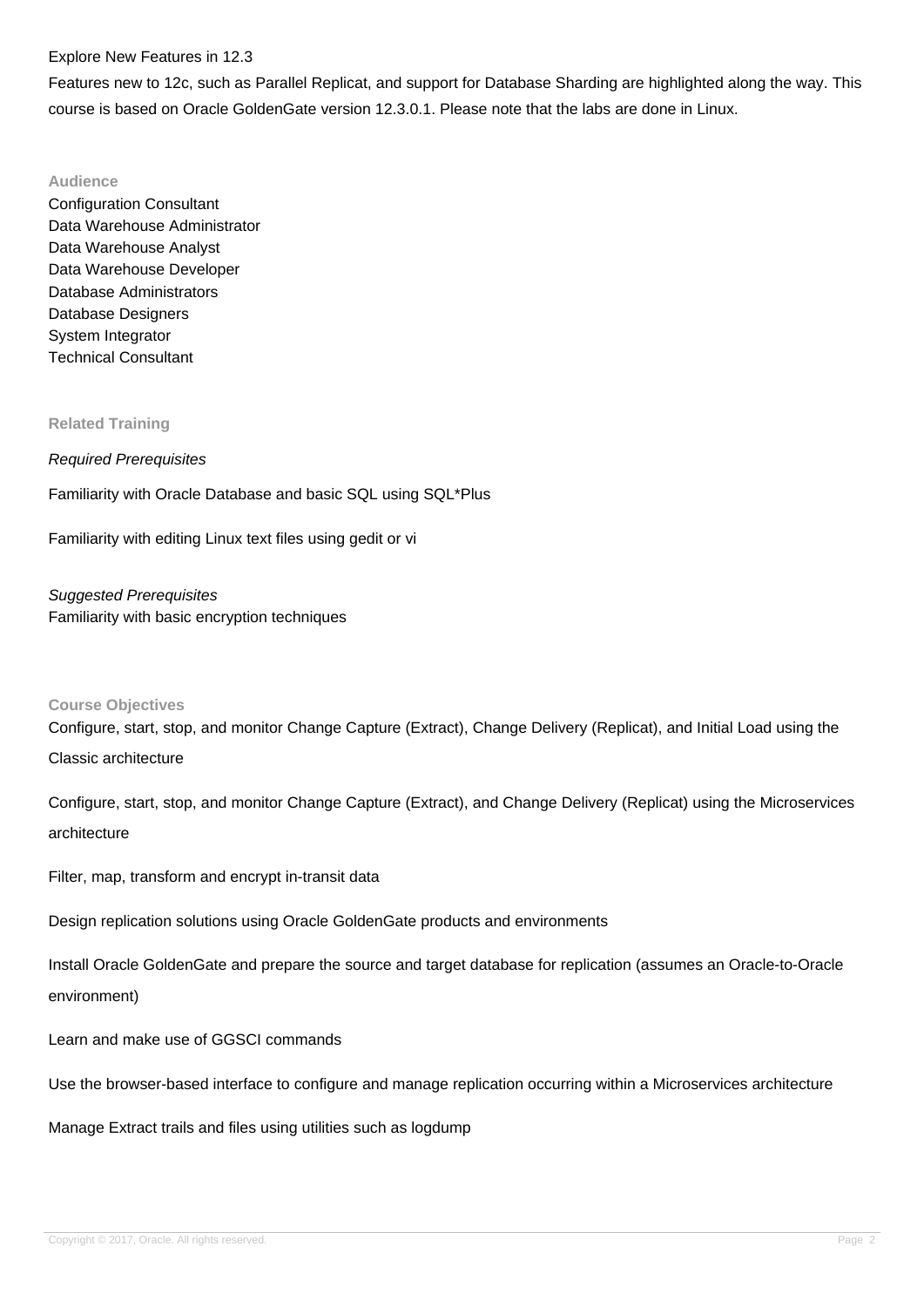**Course Topics**

#### **Introduction**

Uses of Oracle GoldenGate Reviewing Oracle GoldenGate Use Cases Oracle GoldenGate Use-Cases for Oracle Database Technology Overview Topologies Supported Platforms Supported Databases Oracle GoldenGate Technology Suite

### **Oracle GoldenGate Architecture**

The Two Oracle GoldenGate Architectures Classic Architecture **Extracts** Initial Loads **Checkpoints** The Interaction Between Oracle GoldenGate and Oracle RDBMS

### **Installing Oracle GoldenGate**

Listing System Requirements Performing Installation Configuring Environment Variables Using Oracle GoldenGate Software Command Interface (GGSCI) Running Oracle GoldenGate from the OS shell. Use Obey files to automate tasks

## **Preparing the Environment and Configuring Integrated Extract**

Configuration Overview Preparing the Environment Enabling Oracle GoldenGate in the Database Enabling Supplemental Logging Defining Roles and Permissions Starting the Manager Configuring Data Capture

### **Configuring Initial Load**

Initial Load Overview Configuring Initial Load Setting Up the Initial Load by Using the "File to Replicat" Method Setting Up the Initial Data Load by Using the "Direct Load" Method

## **Configuring Change Delivery (Replicat)**

Replicat Overview Configuring Replicat Tasks Adding Checkpoints Using Checkpoints Initial Load: Avoiding Collisions with Initial Load Initial Load: Handling Collisions with Initial Load Troubleshooting: GGSCI Process Information Troubleshooting: Report FIles and Log FIles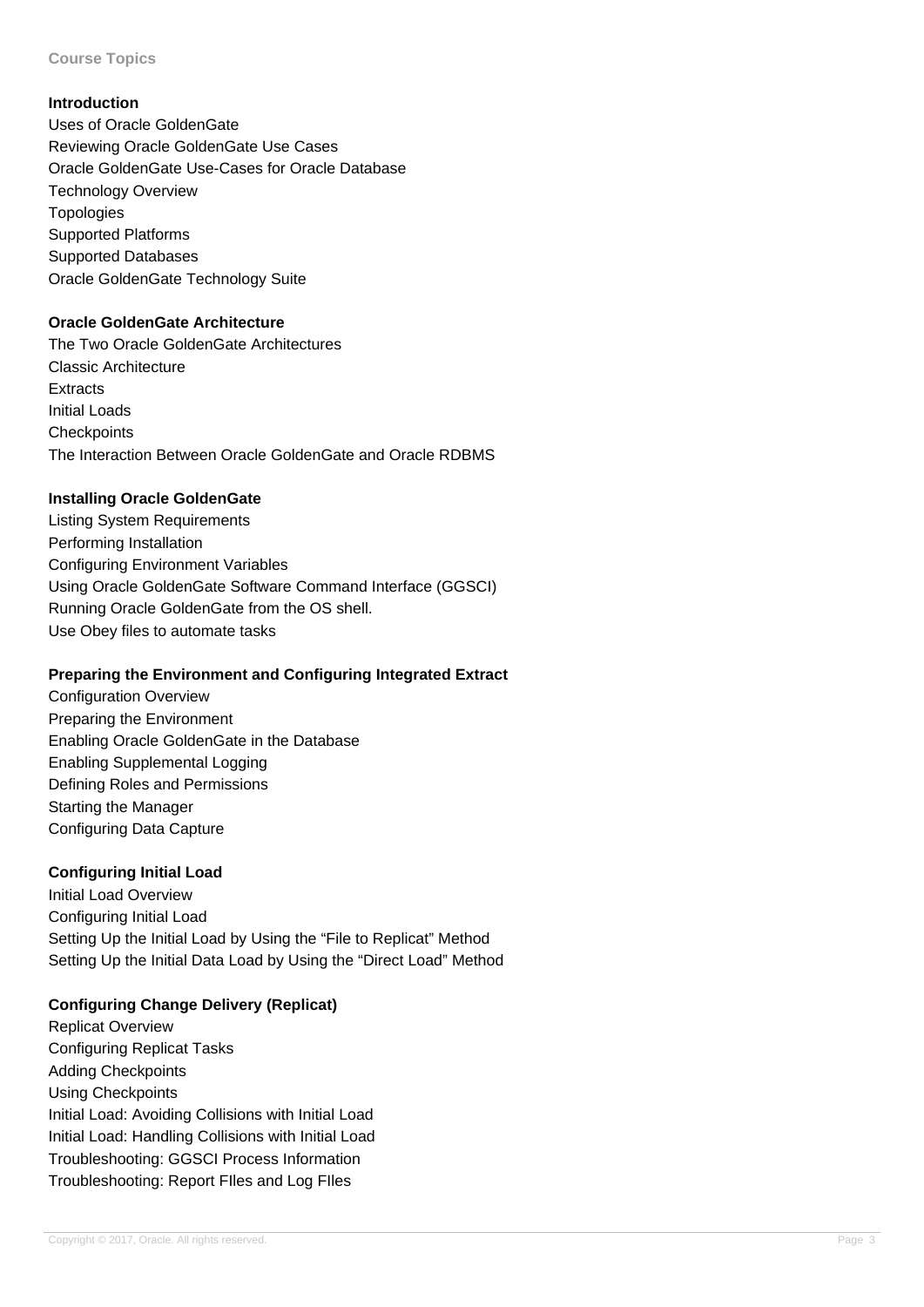## **Managing Extract Trails and Files**

Trail Format: Local and Remote Trail Format: Cleanup Trail Format: Record Header Area Trail Format: Record Data Area Alternative Trail Formats: Logical Change Records (LCRs) Alternative Trail Formats: Text, SQL, and XML logdump: Opening, Viewing, and Filtering

### **Oracle GoldenGate Parameters**

GLOBALS Manager Source Manager Parameters Target Manager Parameters Extract Extract Parameters on the Source Database **Replicat** Options Common to Both Replicat and Extract

### **Data Selection and Filtering**

Mapping and Manipulation Definition Files Data Selection **Where** Filter Mapping SQLEXEC

## **Additional Transformation and Configuration Options**

Create and Invoke Macros Set and Retrieve Useer Tokens Run User Exits in GoldenGate Processes Compress Data Across the Network Encrypt Messages, Trails, and Passwords Automatically Trigger Actions Based on Event Records

#### **Installing Oracle GoldenGate Microservices Architecture**

Identify and Describe the Various Components of the Oracle GoldenGate Microservices Architecture List the Operating System Pre-Requisites Needed for a Microservices Architecture installation Perform an Oracle GoldenGate Microservice Architecture Installation and Verify its Successful Completion

### **Oracle GoldenGate Microservices Architecture - Administration Server**

Using the Administration Server Embedded Web Application to Create Extract and Replicat Groups Accessing Extract/Replicat Process Parameters, Statistics, Checkpoints and Reports Using the Administration Server En

## **Oracle GoldenGate Microservices Architecture – Distribution Server**

Using the Distribution Server Embedded Web Application to Create, Start and Stop Paths Accessing the Data Path Parameters, Statistics, SCN / RBA Positions in Trail Files, and Data Filters Using the Distributio

## **Oracle GoldenGate Microservices Architecture - Receiver Server and Performance Metrics Server**

The Role and Functionality of an MA Receiver Server The Role and Functionality of an MA Performance Metrics Server